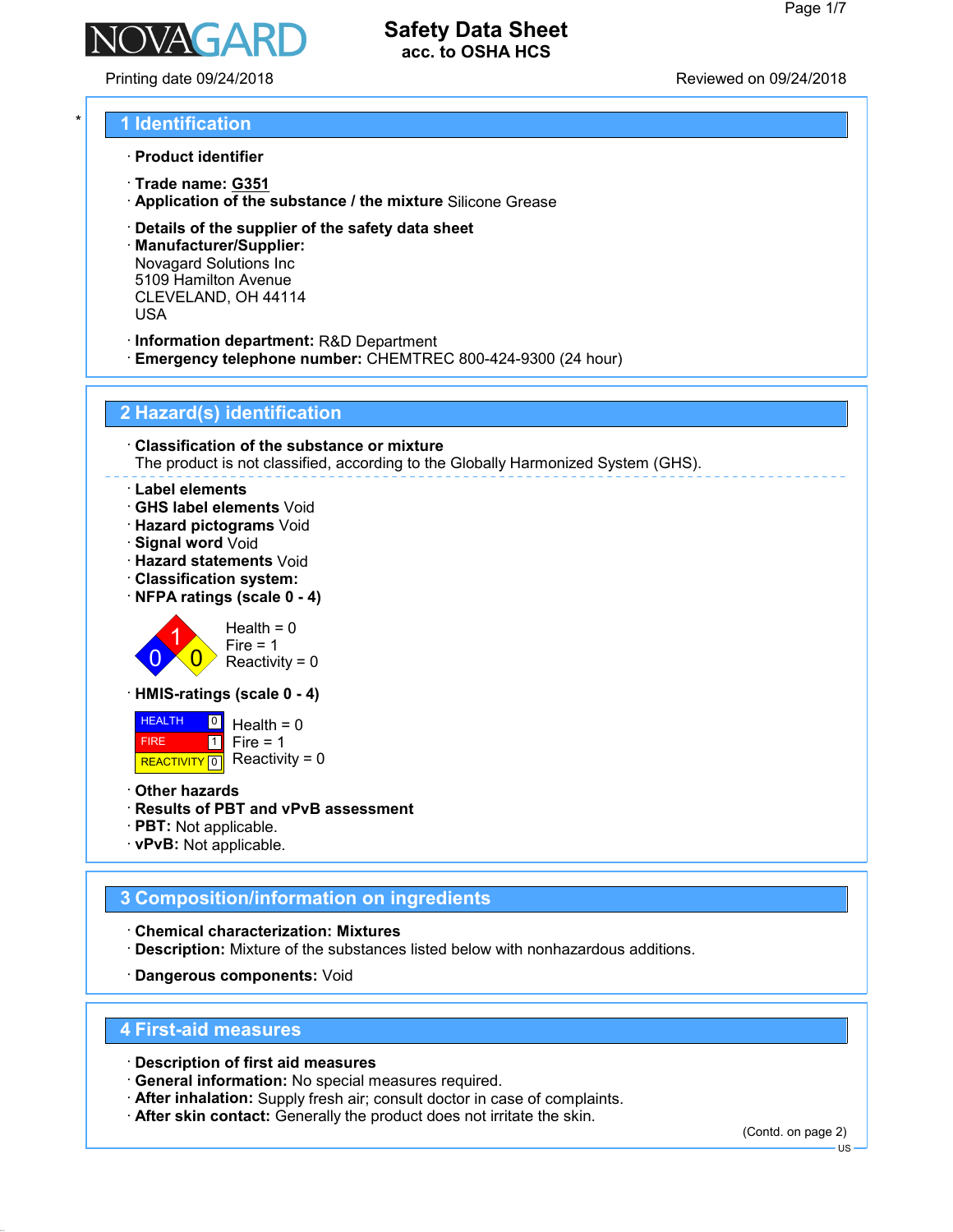

Printing date 09/24/2018 Reviewed on 09/24/2018

## **Safety Data Sheet acc. to OSHA HCS**

**Trade name: G351**

- · **After eye contact:** Rinse opened eye for several minutes under running water.
- · **After swallowing:** If symptoms persist consult doctor.
- · **Information for doctor:**
- · **Most important symptoms and effects, both acute and delayed** No further relevant information available.
- · **Indication of any immediate medical attention and special treatment needed** No further relevant information available.

## **5 Fire-fighting measures**

- · **Extinguishing media**
- · **Suitable extinguishing agents:** Use fire fighting measures that suit the environment.
- · **Special hazards arising from the substance or mixture** No further relevant information available.
- · **Advice for firefighters**
- · **Protective equipment:** No special measures required.

## **6 Accidental release measures**

· **Personal precautions, protective equipment and emergency procedures** Not required.

- · **Environmental precautions:** Do not allow to enter sewers/ surface or ground water.
- · **Methods and material for containment and cleaning up:** Pick up mechanically.
- · **Reference to other sections**

See Section 7 for information on safe handling.

See Section 8 for information on personal protection equipment.

See Section 13 for disposal information.

· **Protective Action Criteria for Chemicals**

| $\cdot$ PAC-1: |                            |                         |  |  |
|----------------|----------------------------|-------------------------|--|--|
|                | 4485-12-5 Lithium Stearate | $45 \text{ mg/m}^3$     |  |  |
|                | 122-39-4 diphenylamine     | $30 \text{ mg/m}^3$     |  |  |
| $\cdot$ PAC-2: |                            |                         |  |  |
|                | 4485-12-5 Lithium Stearate | 500 mg/ $m3$            |  |  |
|                | 122-39-4 diphenylamine     | $180$ mg/m <sup>3</sup> |  |  |
| $\cdot$ PAC-3: |                            |                         |  |  |
|                | 4485-12-5 Lithium Stearate | 3,000 mg/m <sup>3</sup> |  |  |
|                | 122-39-4 diphenylamine     | $220$ mg/m <sup>3</sup> |  |  |

## **7 Handling and storage**

- · **Handling:**
- · **Precautions for safe handling** No special measures required.
- · **Information about protection against explosions and fires:** No special measures required.
- · **Conditions for safe storage, including any incompatibilities**
- · **Storage:**
- · **Requirements to be met by storerooms and receptacles:** No special requirements.
- · **Information about storage in one common storage facility:** Not required.
- · **Further information about storage conditions:** None.

(Contd. on page 3)

(Contd. of page 1)

US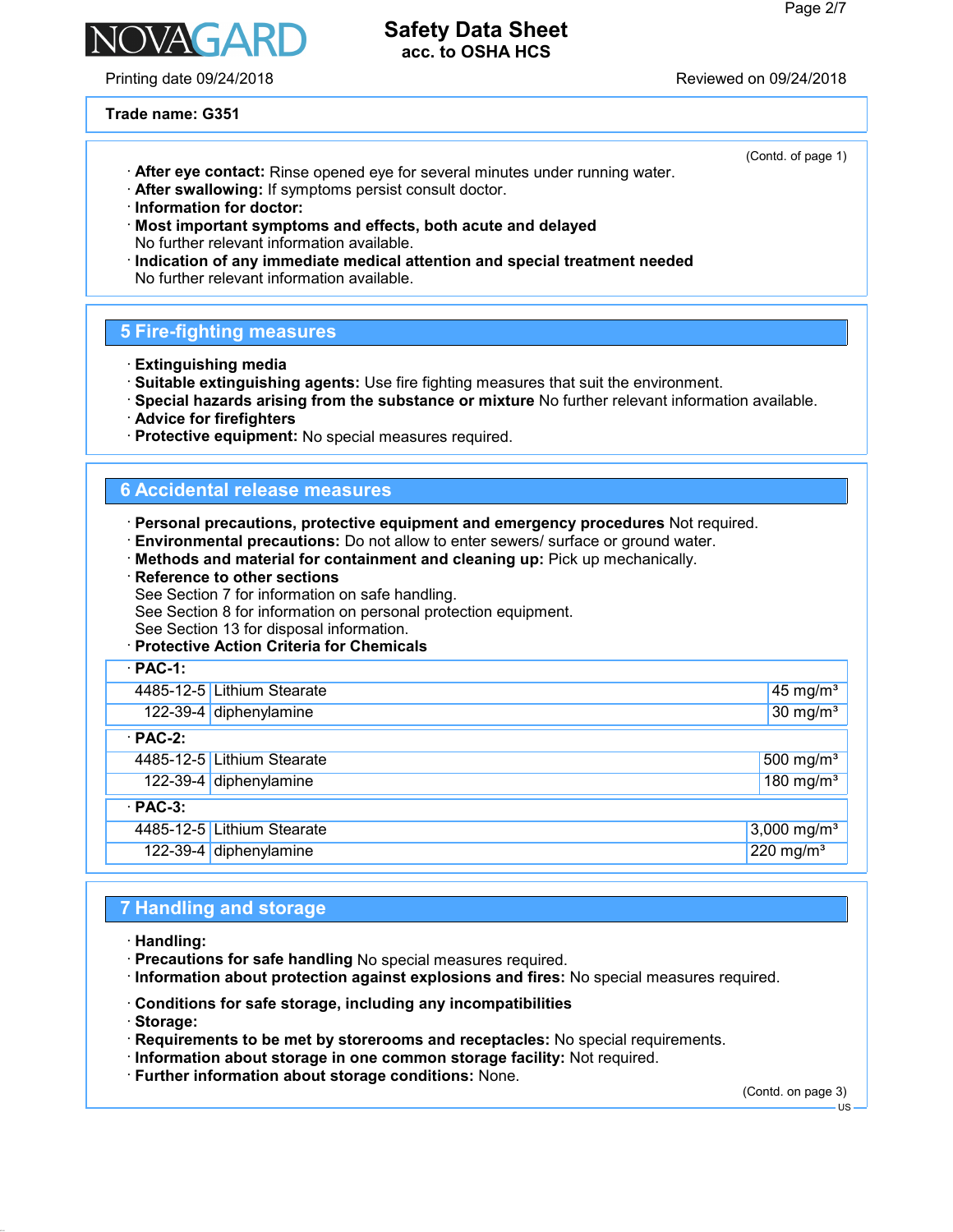(Contd. of page 2)

US

## **Safety Data Sheet acc. to OSHA HCS**

Printing date 09/24/2018 Reviewed on 09/24/2018

**Trade name: G351**

· **Specific end use(s)** No further relevant information available.

## **8 Exposure controls/personal protection**

· **Additional information about design of technical systems:** No further data; see item 7.

- · **Control parameters**
- · **Components with limit values that require monitoring at the workplace:**

The product does not contain any relevant quantities of materials with critical values that have to be monitored at the workplace.

- · **Additional information:** The lists that were valid during the creation were used as basis.
- · **Exposure controls**
- · **Personal protective equipment:**
- · **General protective and hygienic measures:**

The usual precautionary measures for handling chemicals should be followed.

- · **Breathing equipment:** Not required.
- · **Protection of hands:**

The glove material has to be impermeable and resistant to the product/ the substance/ the preparation. Due to missing tests no recommendation to the glove material can be given for the product/ the preparation/ the chemical mixture.

Selection of the glove material on consideration of the penetration times, rates of diffusion and the degradation

· **Material of gloves**

The selection of the suitable gloves does not only depend on the material, but also on further marks of quality and varies from manufacturer to manufacturer. As the product is a preparation of several substances, the resistance of the glove material can not be calculated in advance and has therefore to be checked prior to the application.

· **Penetration time of glove material**

The exact break through time has to be found out by the manufacturer of the protective gloves and has to be observed.

· **Eye protection:** Not required.

| · Information on basic physical and chemical properties<br><b>General Information</b> |                   |  |
|---------------------------------------------------------------------------------------|-------------------|--|
| $\cdot$ Appearance:                                                                   |                   |  |
| Form:                                                                                 | Solid             |  |
| Color:                                                                                | Light beige       |  |
| · Odor:                                                                               | Mild              |  |
| ⋅ Odor threshold:                                                                     | Not determined.   |  |
| · pH-value:                                                                           | Not applicable.   |  |
| Change in condition                                                                   |                   |  |
| <b>Melting point/Melting range:</b>                                                   | Undetermined.     |  |
| <b>Boiling point/Boiling range:</b>                                                   | Undetermined.     |  |
| · Flash point:                                                                        | >200 °C (>392 °F) |  |
| · Flammability (solid, gaseous):                                                      | Not determined.   |  |
| · Decomposition temperature:                                                          | Not determined.   |  |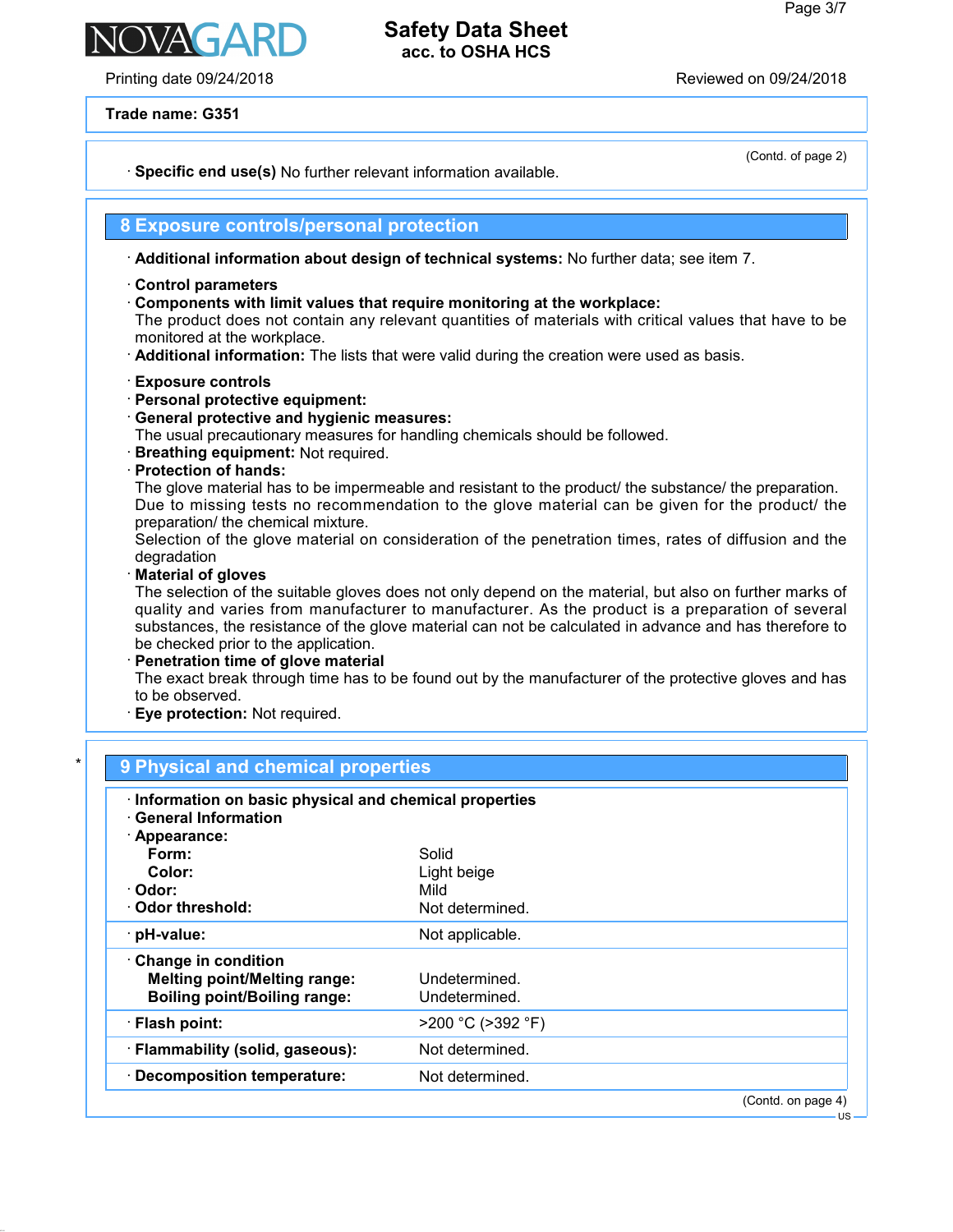

Printing date 09/24/2018 Reviewed on 09/24/2018

**Trade name: G351**

|                                                                                                    |                                                                                              | (Contd. of page 3) |  |  |
|----------------------------------------------------------------------------------------------------|----------------------------------------------------------------------------------------------|--------------------|--|--|
| · Auto igniting:                                                                                   | Product is not selfigniting.                                                                 |                    |  |  |
| Danger of explosion:                                                                               | Product does not present an explosion hazard.                                                |                    |  |  |
| <b>Explosion limits:</b><br>Lower:<br>Upper:                                                       | Not determined<br>Not determined.                                                            |                    |  |  |
| · Vapor pressure:                                                                                  | Not applicable.                                                                              |                    |  |  |
| Density at 20 °C (68 °F):<br><b>Relative density</b><br>· Vapor density<br><b>Evaporation rate</b> | 1 g/cm <sup>3</sup> (8.345 lbs/gal)<br>Not determined.<br>Not applicable.<br>Not applicable. |                    |  |  |
| · Solubility in / Miscibility with<br>Water:                                                       | Insoluble.                                                                                   |                    |  |  |
| · Partition coefficient (n-octanol/water): Not determined.                                         |                                                                                              |                    |  |  |
| · Viscosity:<br>Dynamic:<br>Kinematic:                                                             | Not applicable.<br>Not applicable.                                                           |                    |  |  |
| · Solvent content:<br><b>VOC content:</b>                                                          | 0.00%                                                                                        |                    |  |  |
| Solids content:<br><b>Other information</b>                                                        | 100.0%<br>No further relevant information available.                                         |                    |  |  |

# **10 Stability and reactivity**

- · **Reactivity** No further relevant information available.
- · **Chemical stability**
- · **Thermal decomposition / conditions to be avoided:**

No decomposition if used according to specifications.

- · **Possibility of hazardous reactions** No dangerous reactions known.
- · **Conditions to avoid** No further relevant information available.
- · **Incompatible materials:** No further relevant information available.
- · **Hazardous decomposition products:**

Exposure to extreme temperatures may create carbon monoxide, carbon dioxide, silicone dioxide, formaldehyde and benzene

# **11 Toxicological information**

- · **Information on toxicological effects**
- · **Acute toxicity:**
- · **Primary irritant effect:**
- · **on the skin:** No irritant effect.
- · **on the eye:** No irritating effect.
- · **Sensitization:** No sensitizing effects known.
- · **Additional toxicological information:**

The product is not subject to classification according to internally approved calculation methods for preparations:

(Contd. on page 5)

US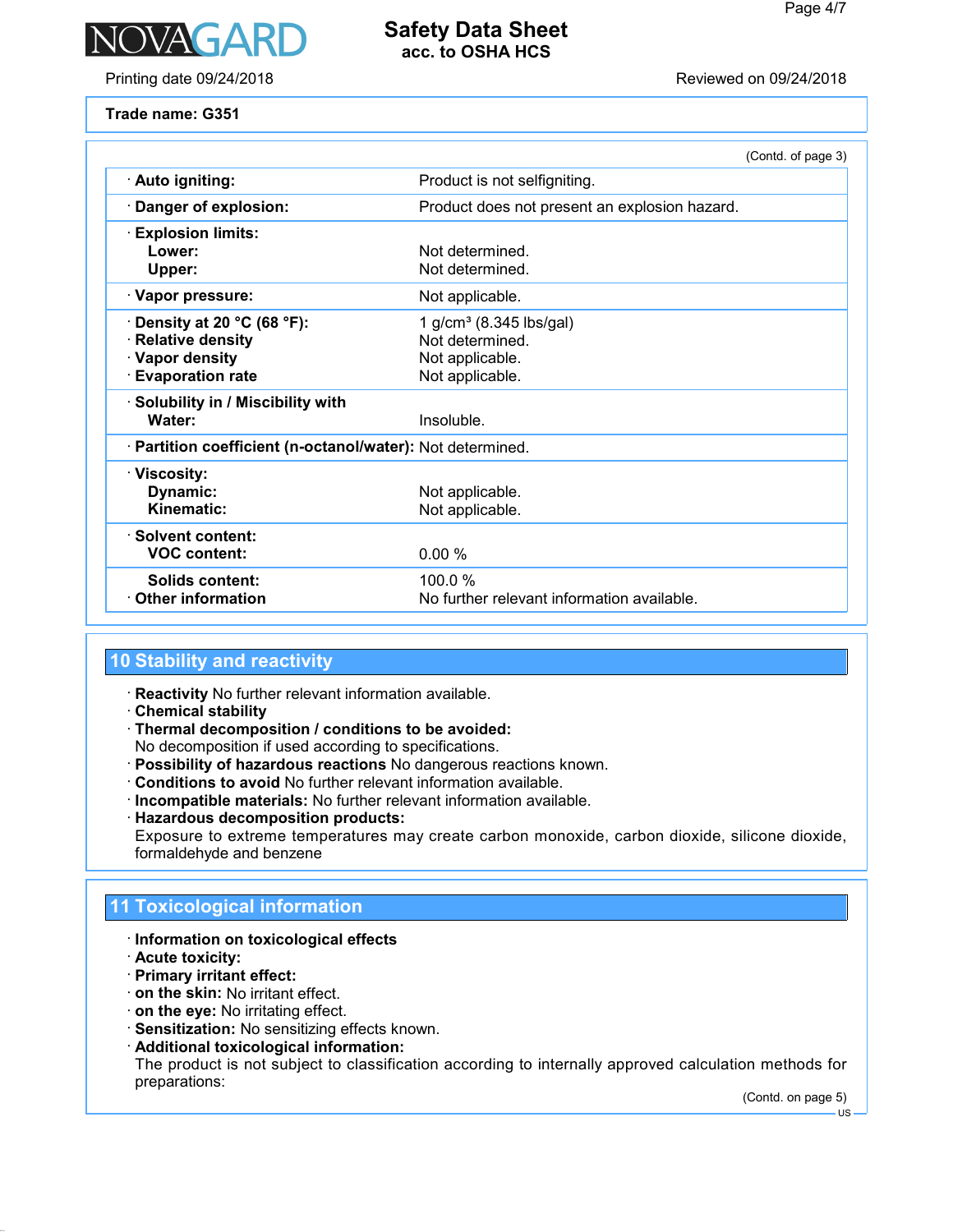Printing date 09/24/2018 Reviewed on 09/24/2018

**NAGAR** 

#### **Trade name: G351**

(Contd. of page 4) When used and handled according to specifications, the product does not have any harmful effects according to our experience and the information provided to us.

#### · **Carcinogenic categories**

· **IARC (International Agency for Research on Cancer)**

None of the ingredients is listed.

#### · **NTP (National Toxicology Program)**

None of the ingredients is listed.

#### · **OSHA-Ca (Occupational Safety & Health Administration)**

None of the ingredients is listed.

## **12 Ecological information**

- · **Toxicity**
- · **Aquatic toxicity:** No further relevant information available.
- · **Persistence and degradability** No further relevant information available.
- · **Behavior in environmental systems:**
- · **Bioaccumulative potential** No further relevant information available.
- · **Mobility in soil** No further relevant information available.
- · **Additional ecological information:**
- · **General notes:**

Water hazard class 3 (Self-assessment): extremely hazardous for water

Do not allow product to reach ground water, water course or sewage system, even in small quantities. Danger to drinking water if even extremely small quantities leak into the ground.

- · **Results of PBT and vPvB assessment**
- · **PBT:** Not applicable.
- · **vPvB:** Not applicable.
- · **Other adverse effects** No further relevant information available.

### **13 Disposal considerations**

- · **Waste treatment methods**
- · **Recommendation:** Smaller quantities can be disposed of with household waste.
- · **Uncleaned packagings:**
- · **Recommendation:** Disposal must be made according to official regulations.

# **14 Transport information** · **UN-Number · DOT, ADN, IMDG, IATA** not regulated · **UN proper shipping name** · **DOT, ADN, IMDG, IATA** not regulated · **Transport hazard class(es)** · **DOT, ADN, IMDG, IATA** · **Class** not regulated (Contd. on page 6)  $\overline{11S}$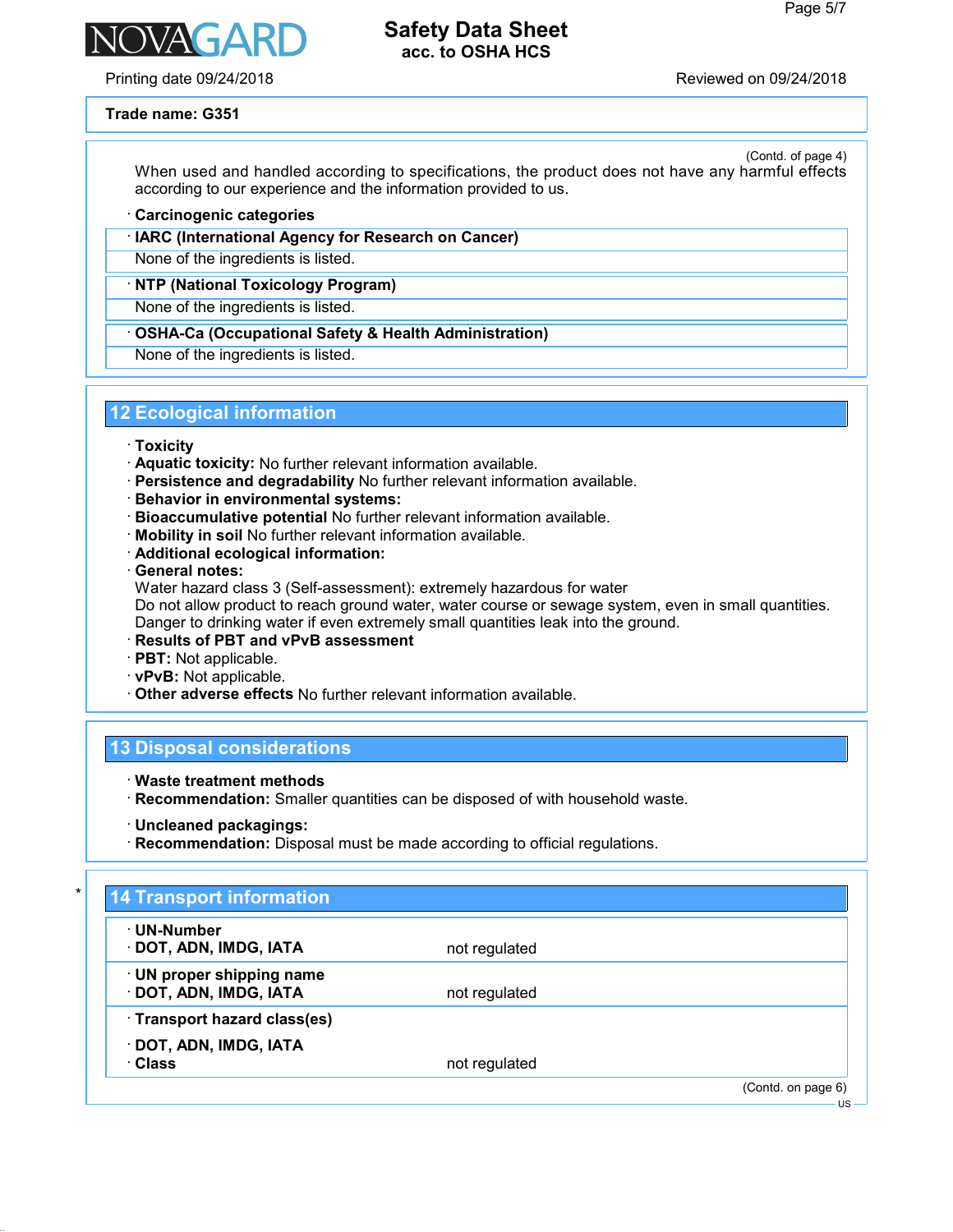

Printing date 09/24/2018 **Printing date 09/24/2018** 

**Trade name: G351**

|                                                                                                      |                 | (Contd. of page 5) |  |
|------------------------------------------------------------------------------------------------------|-----------------|--------------------|--|
| · Packing group<br>· DOT, IMDG, IATA                                                                 | not regulated   |                    |  |
| <b>Environmental hazards:</b>                                                                        | Not applicable. |                    |  |
| · Special precautions for user                                                                       | Not applicable. |                    |  |
| Transport in bulk according to Annex II of<br><b>MARPOL73/78 and the IBC Code</b><br>Not applicable. |                 |                    |  |
| · UN "Model Regulation":                                                                             | not regulated   |                    |  |

# \* **15 Regulatory information**

· **Safety, health and environmental regulations/legislation specific for the substance or mixture** · **Sara**

| Section 355 (extremely hazardous substances):                                      |        |
|------------------------------------------------------------------------------------|--------|
| None of the ingredients is listed.                                                 |        |
| Section 313 (Specific toxic chemical listings):                                    |        |
| 122-39-4 diphenylamine                                                             |        |
| · TSCA (Toxic Substances Control Act):                                             |        |
| All ingredients are listed.                                                        |        |
| · Proposition 65                                                                   |        |
| <b>Chemicals known to cause cancer:</b>                                            |        |
| None of the ingredients is listed.                                                 |        |
| Chemicals known to cause reproductive toxicity for females:                        |        |
| None of the ingredients is listed.                                                 |        |
| Chemicals known to cause reproductive toxicity for males:                          |        |
| None of the ingredients is listed.                                                 |        |
| Chemicals known to cause developmental toxicity:                                   |        |
| None of the ingredients is listed.                                                 |        |
| · Carcinogenic categories                                                          |        |
| <b>EPA (Environmental Protection Agency)</b>                                       |        |
| None of the ingredients is listed.                                                 |        |
| · TLV (Threshold Limit Value established by ACGIH)                                 |        |
| 122-39-4 diphenylamine                                                             | A4     |
| · NIOSH-Ca (National Institute for Occupational Safety and Health)                 |        |
| None of the ingredients is listed.                                                 |        |
| <b>GHS label elements Void</b>                                                     |        |
| Hazard pictograms Void                                                             |        |
| Signal word Void<br><b>Hazard statements Void</b>                                  |        |
| Chemical safety assessment: A Chemical Safety Assessment has not been carried out. |        |
|                                                                                    | $US -$ |

(Contd. on page 7)